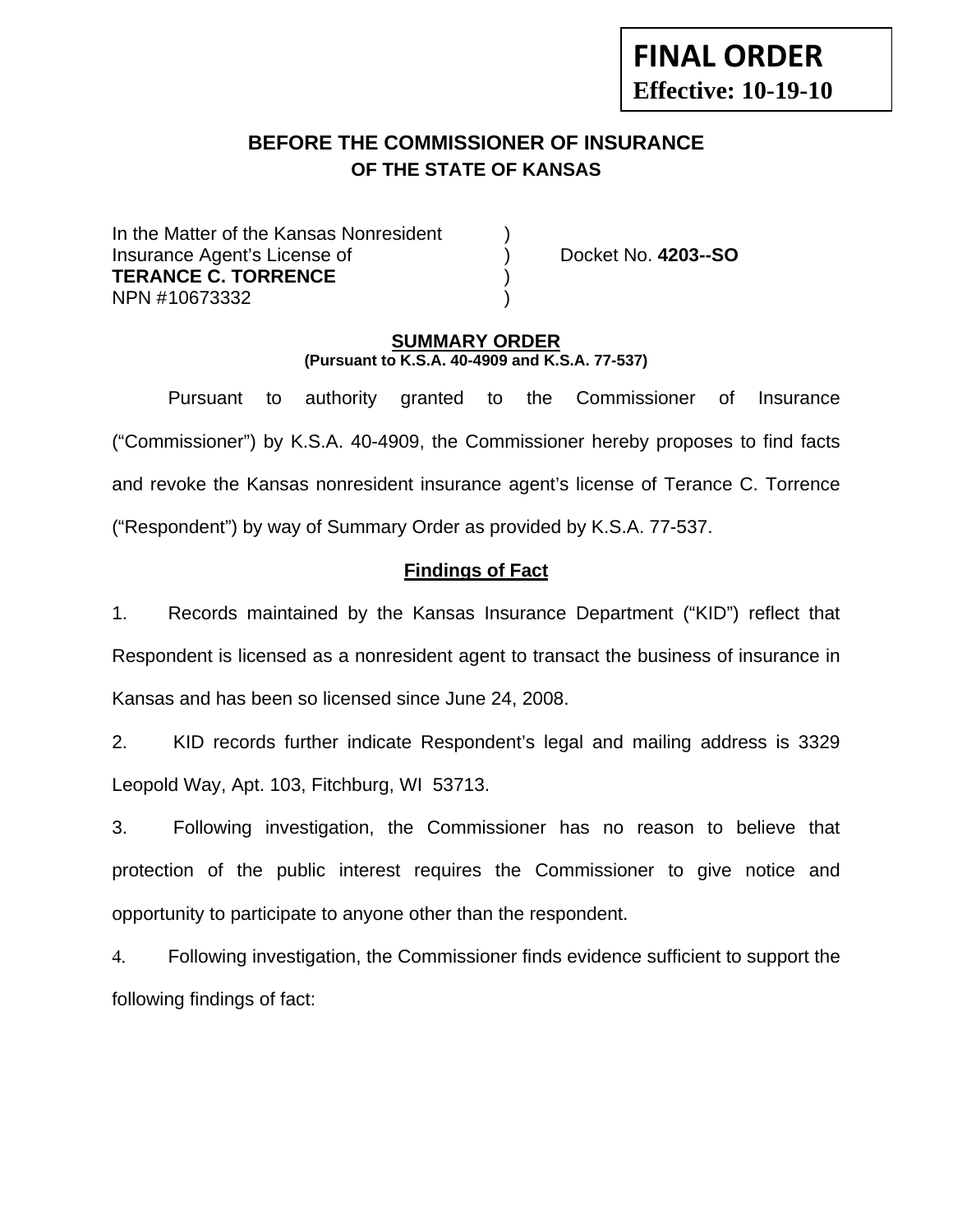5. Respondent was previously licensed as a resident insurance agent in the state of Wisconsin, and that license was revoked effective April 15, 2010, for failure to report other state action.

6. Respondent was denied an insurance producer license in the State of Missouri, effective March 16, 2009, for criminal proceedings and failure to respond.

7. Respondent did not report either of these actions to the Kansas Insurance Department within 30 days as required by K.A.R. § 40-7-9(a) and has not reported them to date.

8. By letter of August 3, 2010, counsel for KID wrote to Respondent at his mailing address of record and invited Respondent to reply within 15 business days if he disputed the above.

9. The letter was returned marked "FORWARD TIME EXP RTN TO SEND" and dated August 6, 2010. The United States Postal Service sticker showed a forwarding address of 551 Henrietta St., Kingsland, GA 31548-3233.

10. On September 16, 2010, counsel for KID mailed another letter addressed to Respondent at the forwarding address.

11. That letter was returned marked by the postal service, "RETURN TO SENDER TORRENCE, TERANCE MOVED LEFT NO ADDRESS UNABLE TO FORWARD RETURN TO SENDER," and dated September 17, 2010.

12. To date, Respondent has not notified KID of a current address.

#### **Applicable Law**

13. K.S.A. 40-4909(a) provides, in relevant part:

"The commissioner may deny, suspend, revoke or refuse renewal of any license issued under this act if the commissioner finds that the applicant or

2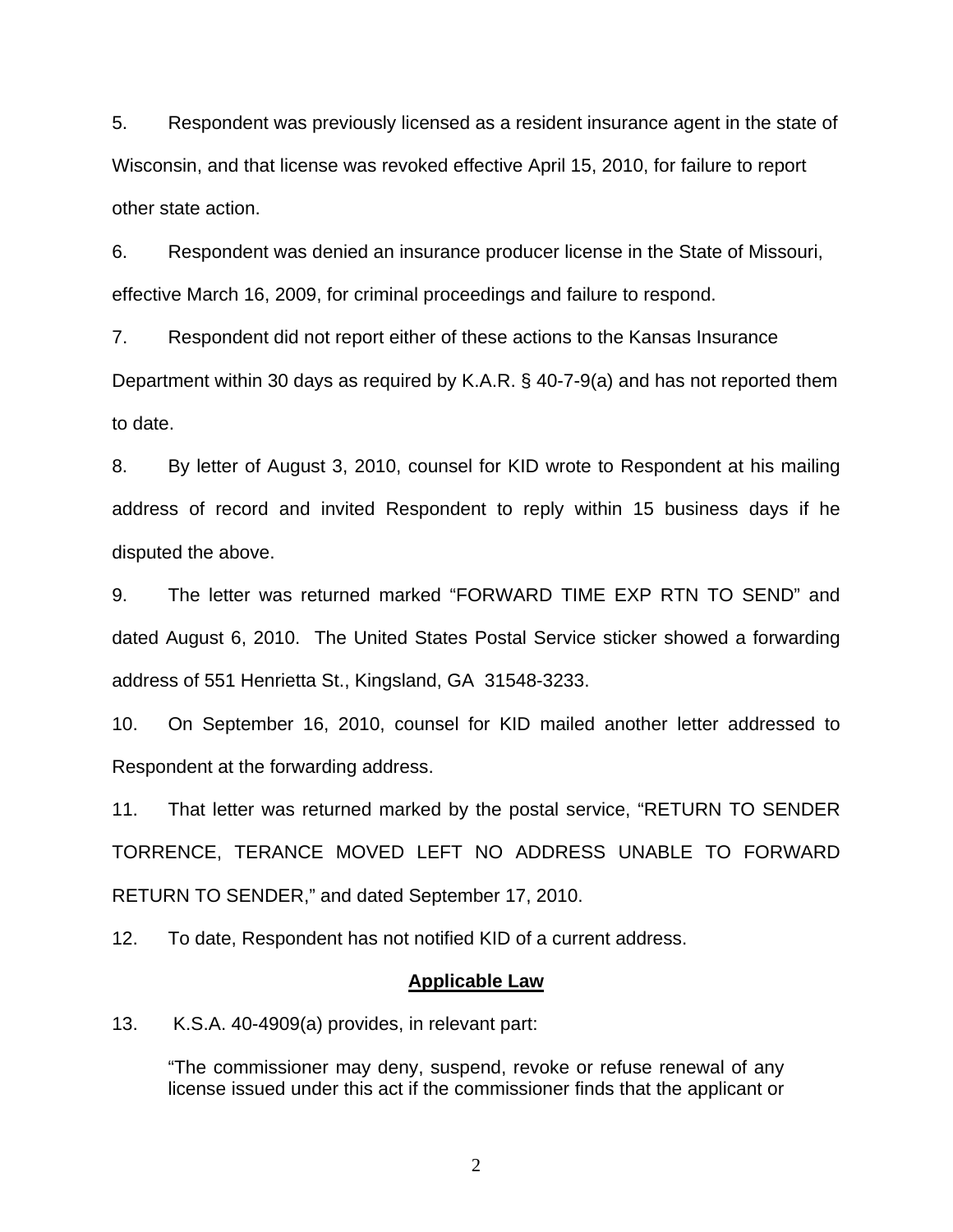license holder has. . .(2) Violated: (A) Any provision of chapter 40 of the Kansas Statutes Annotated, and amendments thereto, or any rule and regulation promulgated thereunder; . . . (9) Had an insurance agent license, or its equivalent, denied, suspended or revoked in any other state, district or territory.  $\dots$ " K.S.A. 40-4909(a).

14. "Unless denied licensure pursuant to K.S.A. 2009 Supp. 40-4909, and amendments thereto, a nonresident person shall receive a nonresident agent license if . . . Such person is currently licensed as a resident and in good standing in such person's home state. . . ." K.S.A. 40-4906(a)(1).

15. K.A.R. §40-7-9 requires a Kansas licensed insurance agent to report certain events to the Commissioner within 30 days of the occurrence. Among those events are each disciplinary action against the agent's license by the insurance regulatory agency of another state, K.A.R. §40-7-9(a), and each change in the agent's residence address, K.A.R. §40-7-9(f).

16. In addition, the Commissioner may revoke any license issued under the Insurance Agents Licensing Act if the Commissioner finds that the interests of the insurer or the insurable interests of the public are not properly served under such license. K.S.A. 40-4909(b).

#### **Conclusions of Law**

17. The Commissioner has jurisdiction over Respondent as well as the subject matter of this proceeding, and such proceeding is held in the public interest.

18. The Commissioner finds, based on the facts contained in paragraph 5, that Respondent's license may be revoked pursuant to K.S.A. 40-4906(a) because Respondent is no longer licensed in and in good standing in his home state and, thus, no longer qualified to hold a reciprocal license.

19. The Commissioner finds, based on the facts contained in paragraphs 5 and 6, that Respondent's license may be revoked, pursuant to K.S.A. 40-4909(a)(9) because

3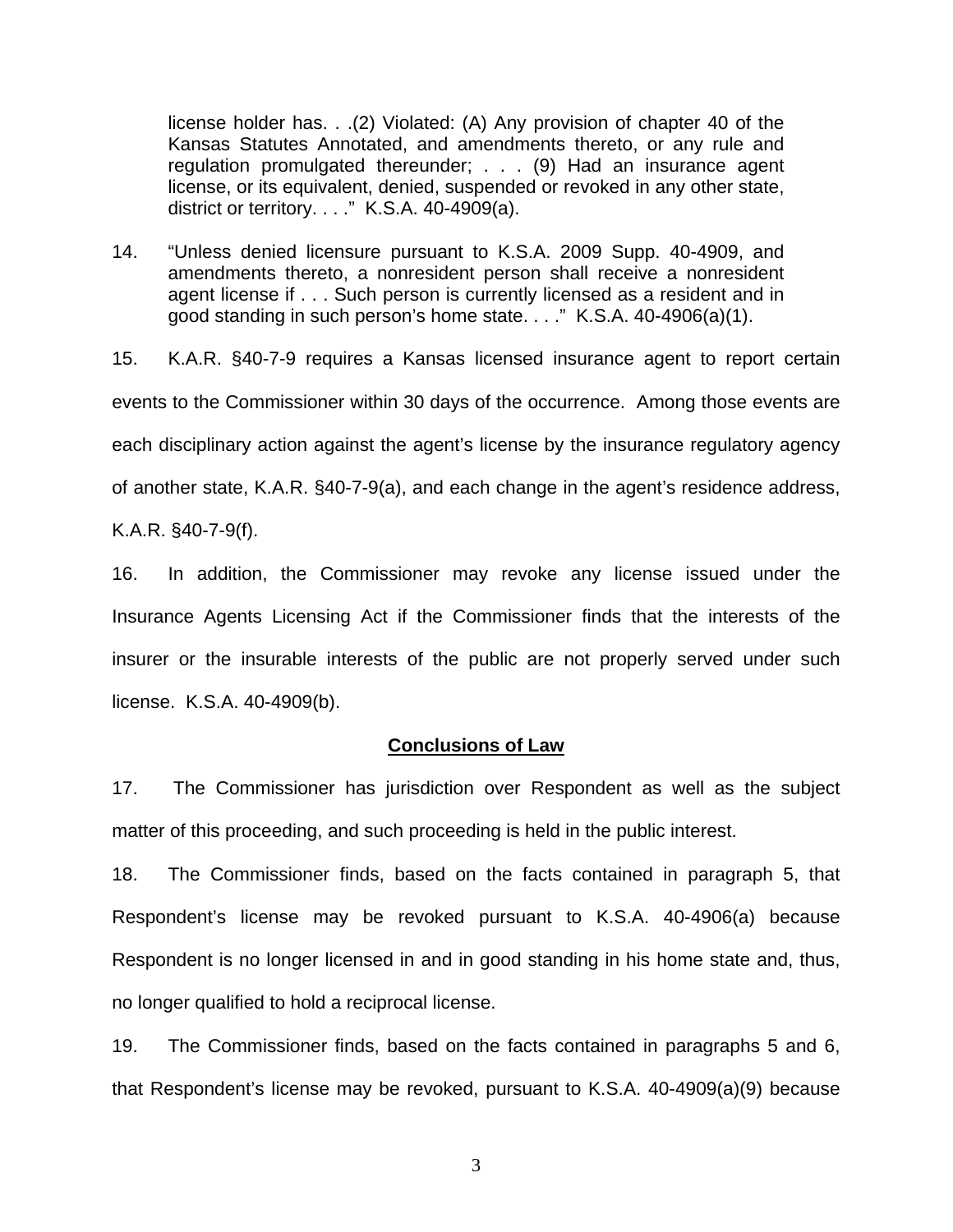Respondent has had insurance agent's licenses denied in Missouri and revoked in Wisconsin.

20. The Commissioner finds, based on the facts contained in paragraph 7, that Respondent's license may be revoked, pursuant to K.S.A. 40-4909(a)(2)(A), because Respondent has violated a provision of the chapter 40 of the Kansas Statutes Annotated by failing to report disciplinary actions to the Commissioner.

21. The Commissioner finds, based on the facts contained in paragraphs 8 through 12, that Respondent's license may be revoked, pursuant to K.S.A. 40-4909(a)(2)(A), because Respondent has violated a provision of the chapter 40 of the Kansas Statutes Annotated by failing to report a change of address within 30 days of the occurrence.

22. Based on the foregoing findings, the Commissioner concludes that sufficient grounds exist for the revocation of Respondent's insurance agent's license pursuant to K.S.A. 40-4909(a).

23. The Commissioner further concludes Respondent's license may be revoked pursuant to K.S.A. 40-4909(b) because such license is not properly serving the interests of the insurer and the insurable interests of the public.

24. Based on the facts and circumstances set forth herein, it appears that the use of summary proceedings in this matter is appropriate, in accordance with the provisions set forth in K.S.A. 77-537(a), in that the use of summary proceedings does not violate any provision of the law, the protection of the public interest does not require the KID to give notice and opportunity to participate to persons other than Respondent, and after investigation, KID believes in good faith that the allegations will be supported to the applicable standard of proof.

4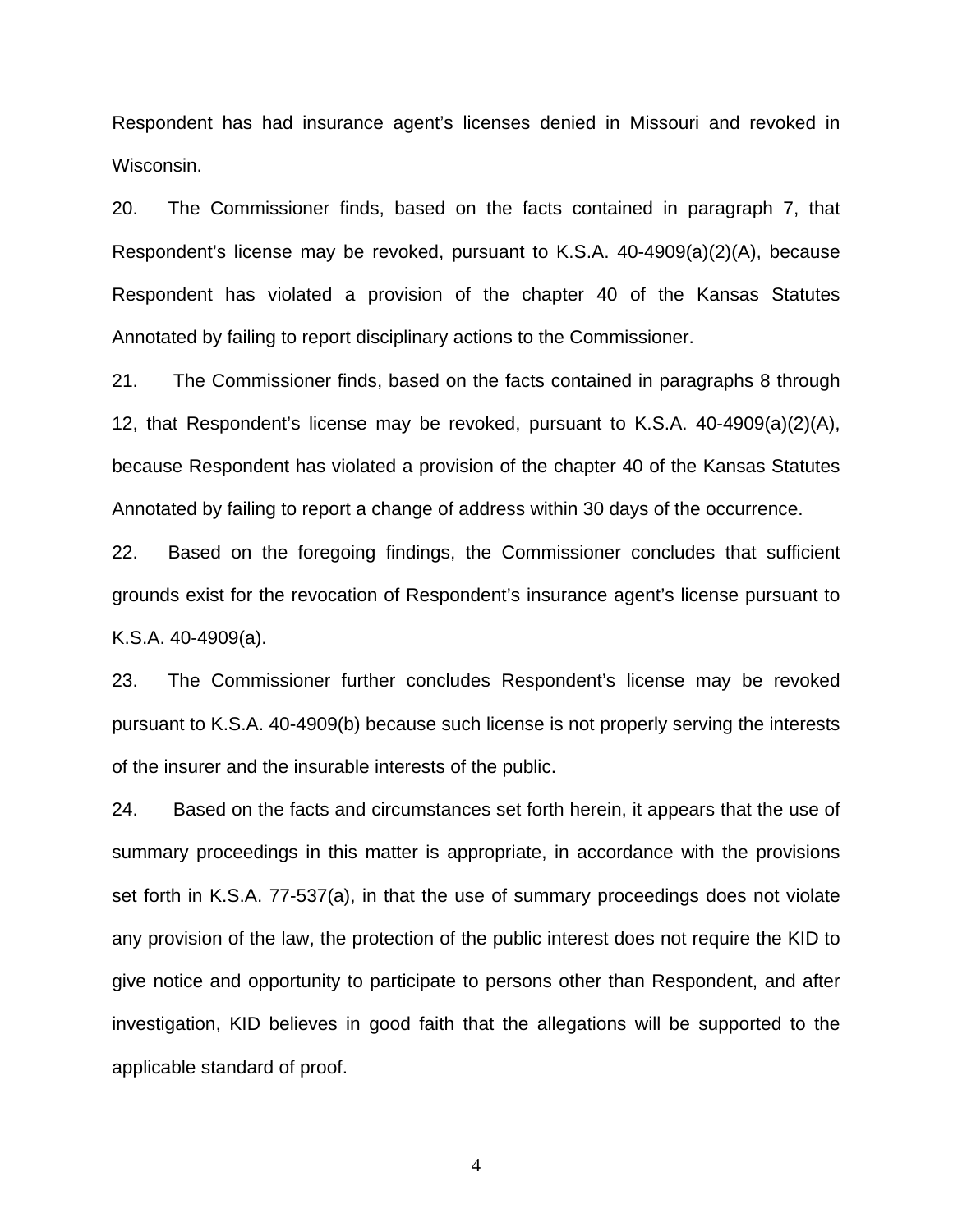**IT IS THEREFORE ORDERED BY THE COMMISSIONER OF INSURANCE THAT** the Kansas nonresident insurance agent's license of **TERANCE C. TORRENCE** is hereby **REVOKED. It is further ordered,** that **TERANCE C. TORRENCE** shall **CEASE and DESIST** from the sale, solicitation, or negotiation of insurance and/or receiving compensation deriving from the sale, solicitation, or negotiation of insurance conducted on and after the effective date of this order.

## **IT IS SO ORDERED THIS \_\_28th\_\_ DAY OF SEPTEMBER 2010, IN THE CITY OF TOPEKA, COUNTY OF SHAWNEE, STATE OF KANSAS.**



 \_/s/ Sandy Praeger\_\_\_\_\_\_\_\_\_\_\_\_\_\_\_\_ Sandy Praeger Commissioner of Insurance

 \_/s/ John W. Campbell\_\_\_\_\_\_\_\_\_\_\_\_\_ John W. Campbell General Counsel

### **NOTICE OF RIGHTS TO HEARING AND REVIEW**

**Within fifteen (15) days of the date of service of this Summary Order,** 

**Respondent** may submit a written request for a hearing pursuant to K.S.A. 77-537 and

K.S.A. 77-542. Any request for a hearing should be addressed to the following:

 John W. Campbell, General Counsel Kansas Insurance Department 420 S.W. 9<sup>th</sup> Street Topeka, Kansas 66612